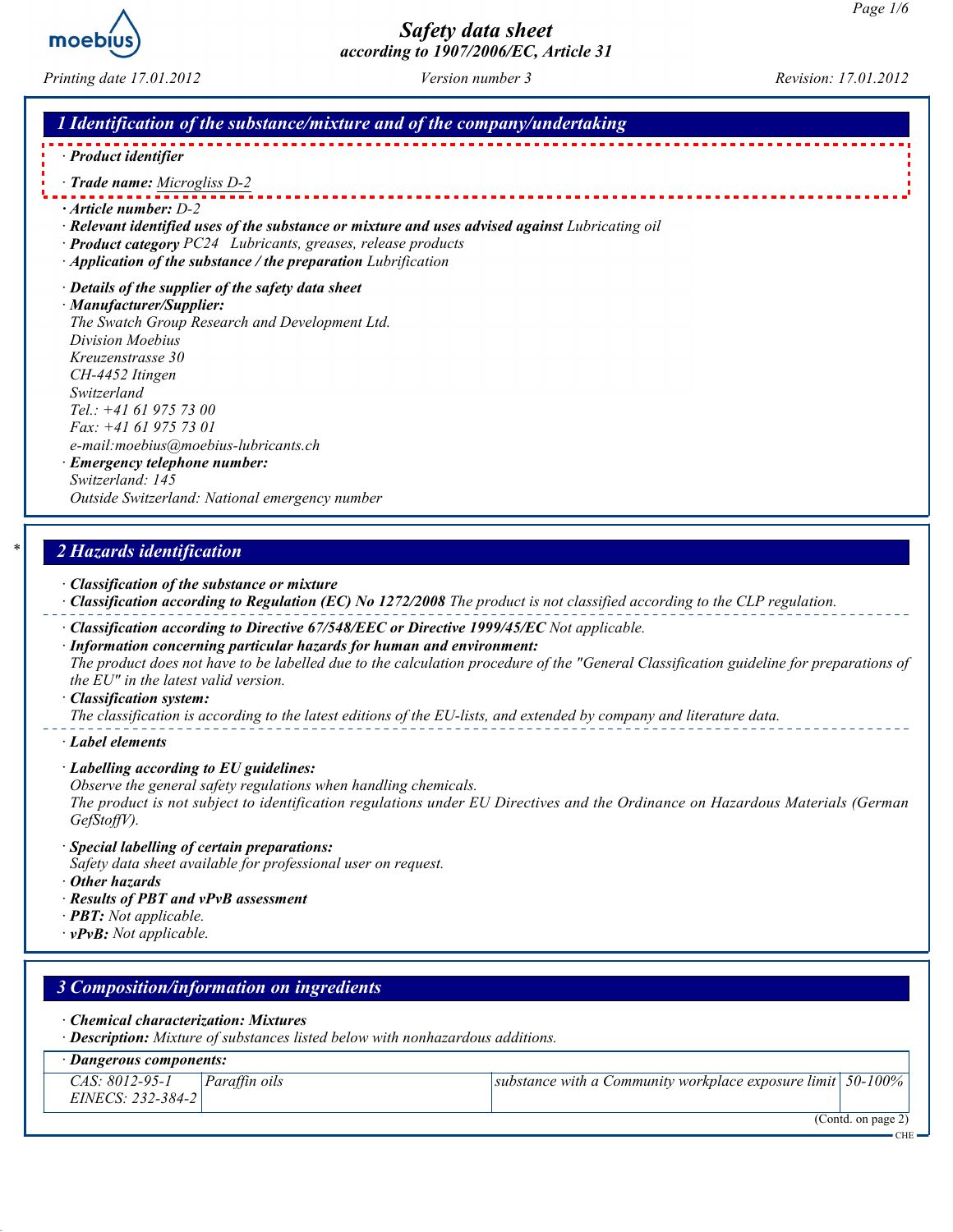Printing date 17.01.2012 Version number 3 Revision: 17.01.2012

Trade name: [Microgliss D-2](http://www.m-p.co.uk/muk/parts/chap10/moebius-oil-20ml-1079000315.htm)

· Additional information: For the wording of the listed risk phrases refer to section 16.

(Contd. of page 1)

#### 4 First aid measures

- · Description of first aid measures
- · General information: No special measures required.
- · After inhalation: Supply fresh air; consult doctor in case of complaints.
- · After skin contact: Generally the product does not irritate the skin.
- $\cdot$  After eve contact: Rinse opened eve for several minutes under running water.
- · After swallowing: If symptoms persist consult doctor.
- · Information for doctor:
- · Most important symptoms and effects, both acute and delayed No further relevant information available.
- · Indication of any immediate medical attention and special treatment needed No further relevant information available.

#### 5 Firefighting measures

- · Extinguishing media
- · Suitable extinguishing agents: Use fire extinguishing methods suitable to surrounding conditions.
- · Special hazards arising from the substance or mixture No further relevant information available.
- · Advice for firefighters
- · Protective equipment: No special measures required.

#### 6 Accidental release measures

- · Personal precautions, protective equipment and emergency procedures Not required.
- · Environmental precautions: No special measures required.
- · Methods and material for containment and cleaning up:
- Absorb with liquid-binding material (sand, diatomite, acid binders, universal binders, sawdust).
- · Reference to other sections
- No dangerous substances are released.
- See Section 7 for information on safe handling.
- See Section 8 for information on personal protection equipment.

See Section 13 for disposal information.

#### 7 Handling and storage

- · Handling:
- · Precautions for safe handling No special measures required.
- · Information about fire and explosion protection: No special measures required.
- · Conditions for safe storage, including any incompatibilities
- · Storage:
- $\cdot$  Requirements to be met by storerooms and receptacles: No special requirements.
- · Information about storage in one common storage facility: Not required.
- · Further information about storage conditions: None.
- $\cdot$  Specific end use(s) No further relevant information available.

#### 8 Exposure controls/personal protection

· Additional information about design of technical facilities: No further data; see item 7.

(Contd. on page 3)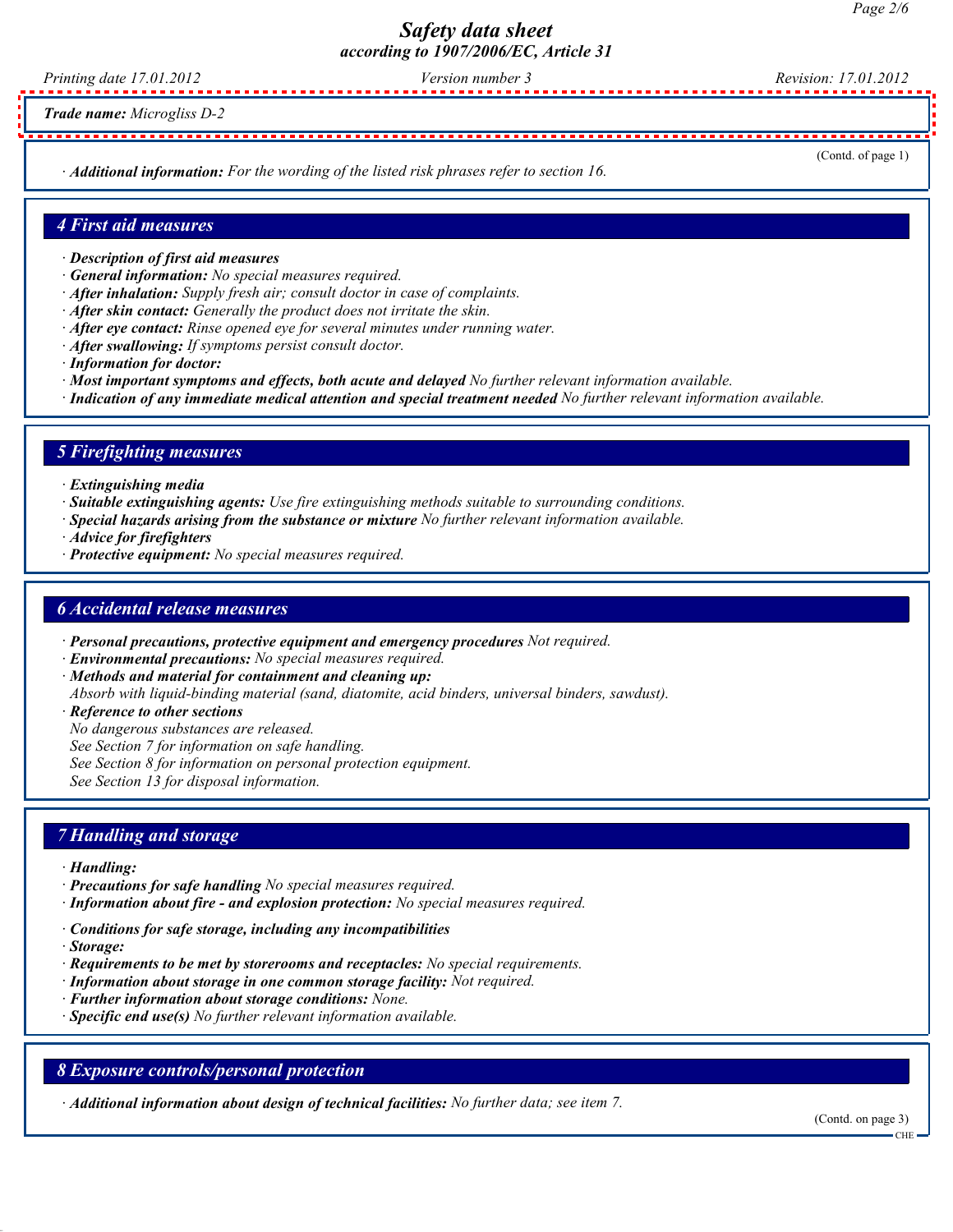Printing date 17.01.2012 Version number 3 Revision: 17.01.2012

Trade name: [Microgliss D-2](http://www.m-p.co.uk/muk/parts/chap10/moebius-oil-20ml-1079000315.htm)

(Contd. of page 2)

CHE

· Control parameters

· Ingredients with limit values that require monitoring at the workplace:

## 8012-95-1 Paraffin oils

MAK (Switzerland - german)  $\left|5 \text{ e mg/m}^3\right|$ 

· Additional information: The lists valid during the making were used as basis.

· Exposure controls

· Personal protective equipment:

· General protective and hygienic measures: The usual precautionary measures are to be adhered to when handling chemicals.

· Respiratory protection: Not required.

· Protection of hands:

The glove material has to be impermeable and resistant to the product/ the substance/ the preparation. Due to missing tests no recommendation to the glove material can be given for the product/ the preparation/ the chemical mixture. Selection of the glove material on consideration of the penetration times, rates of diffusion and the degradation

· Material of gloves

The selection of the suitable gloves does not only depend on the material, but also on further marks of quality and varies from manufacturer to manufacturer. As the product is a preparation of several substances, the resistance of the glove material can not be calculated in advance and has therefore to be checked prior to the application.

· Penetration time of glove material

The exact break through time has to be found out by the manufacturer of the protective gloves and has to be observed.

· Eye protection: Goggles recommended during refilling

| <b>9 Physical and chemical properties</b>                                                                    |                                               |
|--------------------------------------------------------------------------------------------------------------|-----------------------------------------------|
| · Information on basic physical and chemical properties<br><b>General Information</b><br>$\cdot$ Appearance: |                                               |
| Form:                                                                                                        | Liquid                                        |
| Colour:                                                                                                      | Dark green                                    |
| Odour:                                                                                                       | Characteristic                                |
| Odour threshold:                                                                                             | Not determined.                               |
| $\cdot$ pH-value:                                                                                            | Not determined.                               |
| Change in condition<br><b>Melting point/Melting range:</b><br><b>Boiling point/Boiling range:</b>            | Undetermined.<br>$>$ 200°C                    |
| · Flash point:                                                                                               | $>100^{\circ}C$                               |
| · Flammability (solid, gaseous):                                                                             | Not applicable.                               |
| · Ignition temperature:                                                                                      |                                               |
| <b>Decomposition temperature:</b>                                                                            | Not determined.                               |
| · Self-igniting:                                                                                             | Product is not selfigniting.                  |
| · Danger of explosion:                                                                                       | Product does not present an explosion hazard. |
| · Explosion limits:<br>Lower:<br><b>Upper:</b>                                                               | Not determined.<br>Not determined.            |
| · Vapour pressure:                                                                                           | Not determined.                               |
| $\cdot$ Density at 20 $\mathrm{^{\circ}C:}$                                                                  | $0.875$ g/cm <sup>3</sup>                     |
|                                                                                                              | (Contd. on page 4)                            |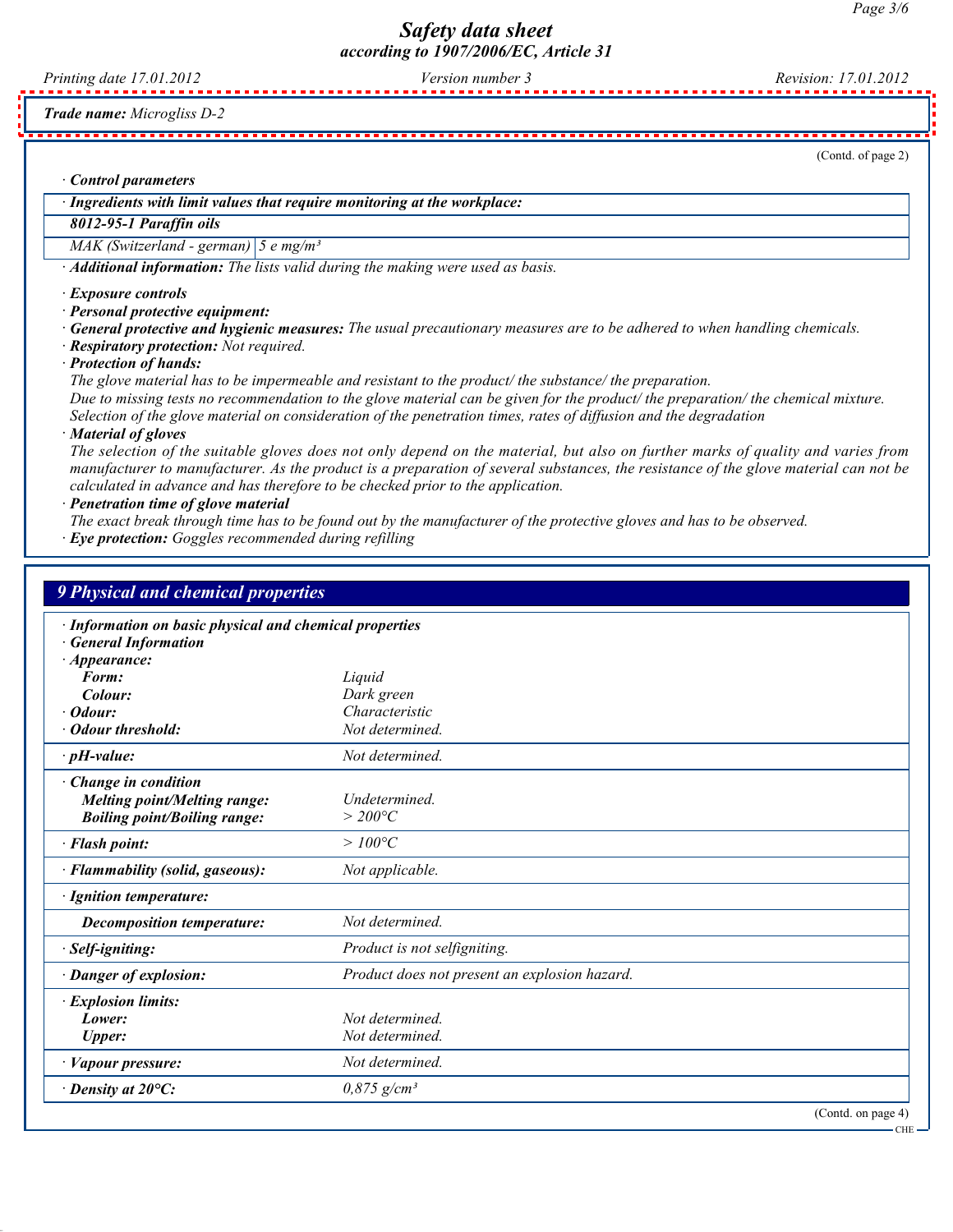Printing date 17.01.2012 Version number 3 Revision: 17.01.2012

Trade name: [Microgliss D-2](http://www.m-p.co.uk/muk/parts/chap10/moebius-oil-20ml-1079000315.htm)

|                                                              |                                            | (Contd. of page 3) |
|--------------------------------------------------------------|--------------------------------------------|--------------------|
| $\cdot$ Relative density                                     | Not determined.                            |                    |
| $\cdot$ <i>Vapour density</i>                                | Not determined.                            |                    |
| $\cdot$ Evaporation rate                                     | Not determined.                            |                    |
| $\cdot$ Solubility in / Miscibility with                     |                                            |                    |
| water:                                                       | Not miscible or difficult to mix.          |                    |
| · Segregation coefficient (n-octanol/water): Not determined. |                                            |                    |
| · <i>Viscositv</i> :                                         |                                            |                    |
| Dynamic:                                                     | Not determined.                            |                    |
| Kinematic at 20°C:                                           | 75 s (DIN 53211/4)                         |                    |
| · Solvent content:                                           |                                            |                    |
| Organic solvents:                                            | $0.0\%$                                    |                    |
| $VOC$ (EC)                                                   | $0.00\%$                                   |                    |
| Other information                                            | No further relevant information available. |                    |

## 10 Stability and reactivity

- · Reactivity
- · Chemical stability
- · Thermal decomposition / conditions to be avoided: No decomposition if used according to specifications.
- · Possibility of hazardous reactions No dangerous reactions known.
- · Conditions to avoid No further relevant information available.
- · Incompatible materials: No further relevant information available.
- · Hazardous decomposition products: No dangerous decomposition products known.

## 11 Toxicological information

- · Information on toxicological effects
- · Acute toxicity:
- · Primary irritant effect:
- · on the skin: No irritant effect.
- · on the eye: No irritating effect.
- · Sensitization: No sensitizing effects known.
- · Additional toxicological information:

The product is not subject to classification according to the calculation method of the General EU Classification Guidelines for Preparations as issued in the latest version.

When used and handled according to specifications, the product does not have any harmful effects to our experience and the information provided to us.

## 12 Ecological information

- · Toxicity
- · Aquatic toxicity: No further relevant information available.
- · Persistence and degradability No further relevant information available.
- · Behaviour in environmental systems:
- · Bioaccumulative potential No further relevant information available.
- · Mobility in soil No further relevant information available.
- · Additional ecological information:
- · General notes: Generally not hazardous for water

(Contd. on page 5)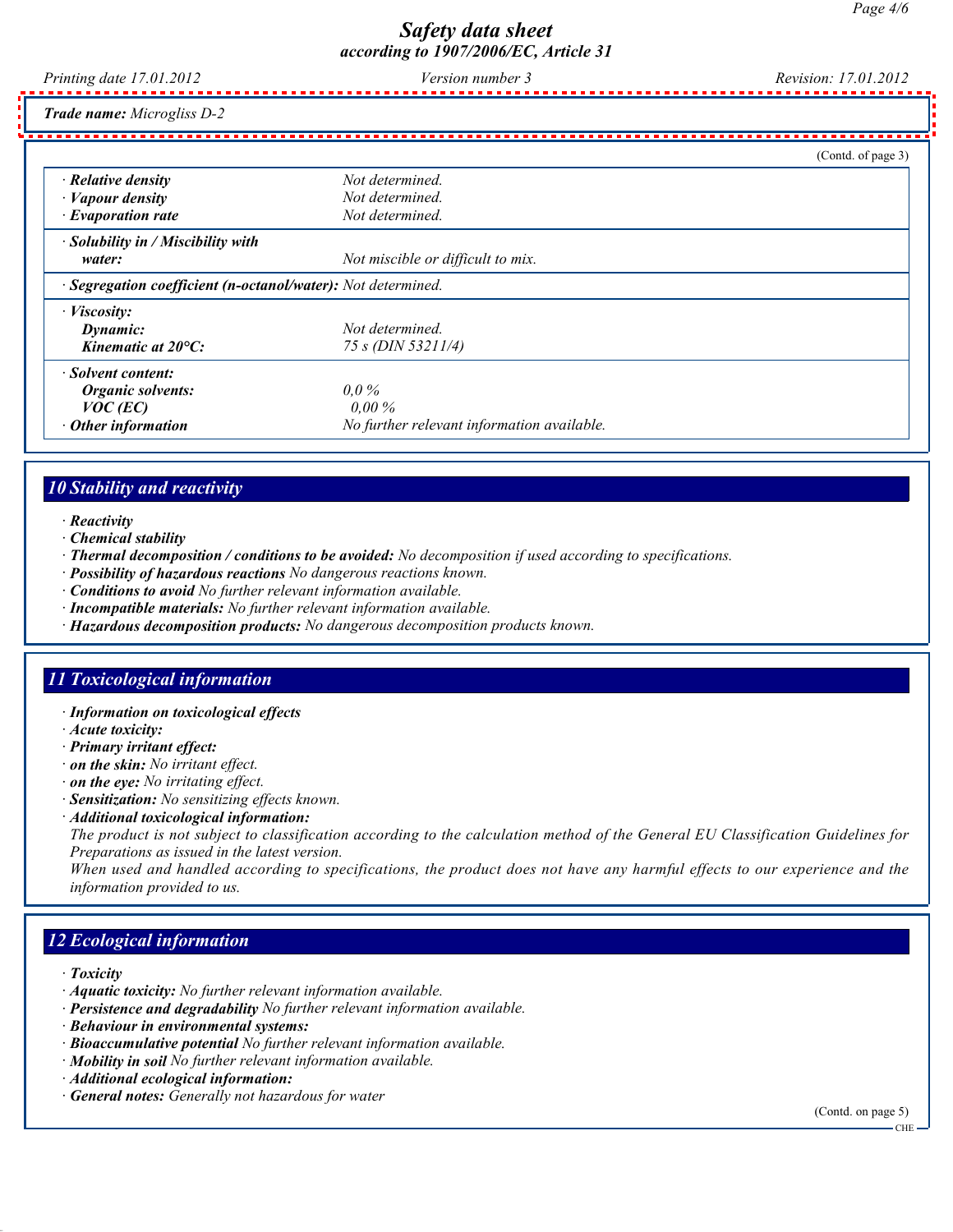Printing date 17.01.2012 Version number 3 Revision: 17.01.2012

Trade name: [Microgliss D-2](http://www.m-p.co.uk/muk/parts/chap10/moebius-oil-20ml-1079000315.htm)

· Results of PBT and vPvB assessment

- · PBT: Not applicable.
- · vPvB: Not applicable.
- · Other adverse effects No further relevant information available.

#### 13 Disposal considerations

- · Waste treatment methods
- · Recommendation Smaller quantities can be disposed of with household waste.
- · Uncleaned packaging:
- · Recommendation: Disposal must be made according to official national regulations.

| · UN-Number                                                                  |                 |  |
|------------------------------------------------------------------------------|-----------------|--|
| ADR, ADN, IMDG, IATA                                                         | Void            |  |
| $\cdot$ UN proper shipping name<br>ADR, ADN, IMDG, IATA                      | Void            |  |
| · Transport hazard class(es)                                                 |                 |  |
| ADR, ADN, IMDG, IATA                                                         |                 |  |
| · Class                                                                      | Void            |  |
| · Packing group                                                              |                 |  |
| ADR, IMDG, IATA                                                              | Void            |  |
| · Environmental hazards:                                                     |                 |  |
| $\cdot$ Marine pollutant:                                                    | $N_{O}$         |  |
| · Special precautions for user                                               | Not applicable. |  |
|                                                                              |                 |  |
| · Transport in bulk according to Annex II of MARPOL73/78 and<br>the IBC Code | Not applicable. |  |

# 15 Regulatory information

· Safety, health and environmental regulations/legislation specific for the substance or mixture

· Labelling according to EU guidelines:

Observe the general safety regulations when handling chemicals.

The product is not subject to identification regulations under EU Directives and the Ordinance on Hazardous Materials (German GefStoffV).

- · Special labelling of certain preparations: Safety data sheet available for professional user on request.
- $\cdot$  Chemical safety assessment: A Chemical Safety Assessment has not been carried out.

(Contd. on page 6)

 $CHI$ 

(Contd. of page 4)